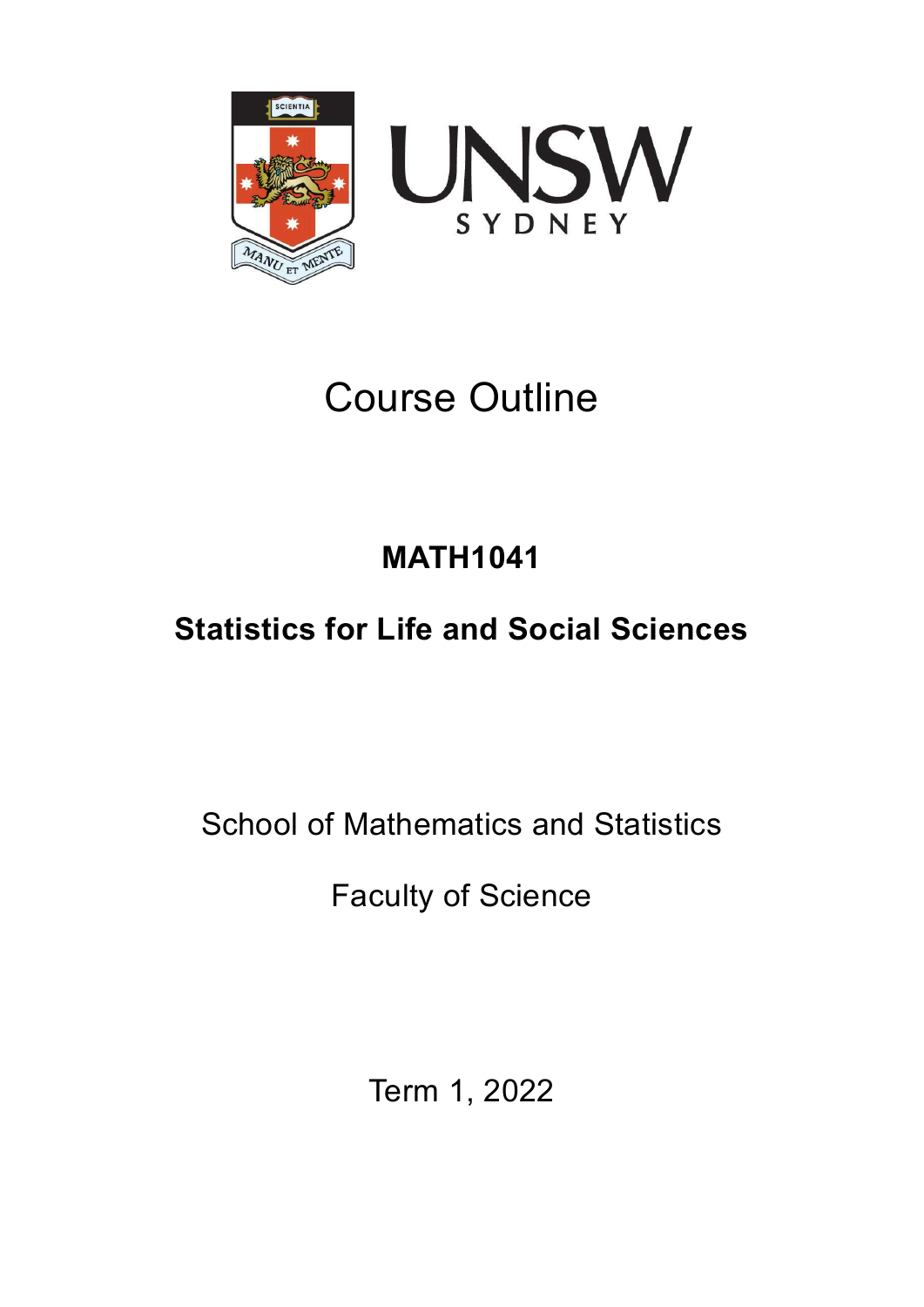# <span id="page-1-0"></span>**Table of Contents**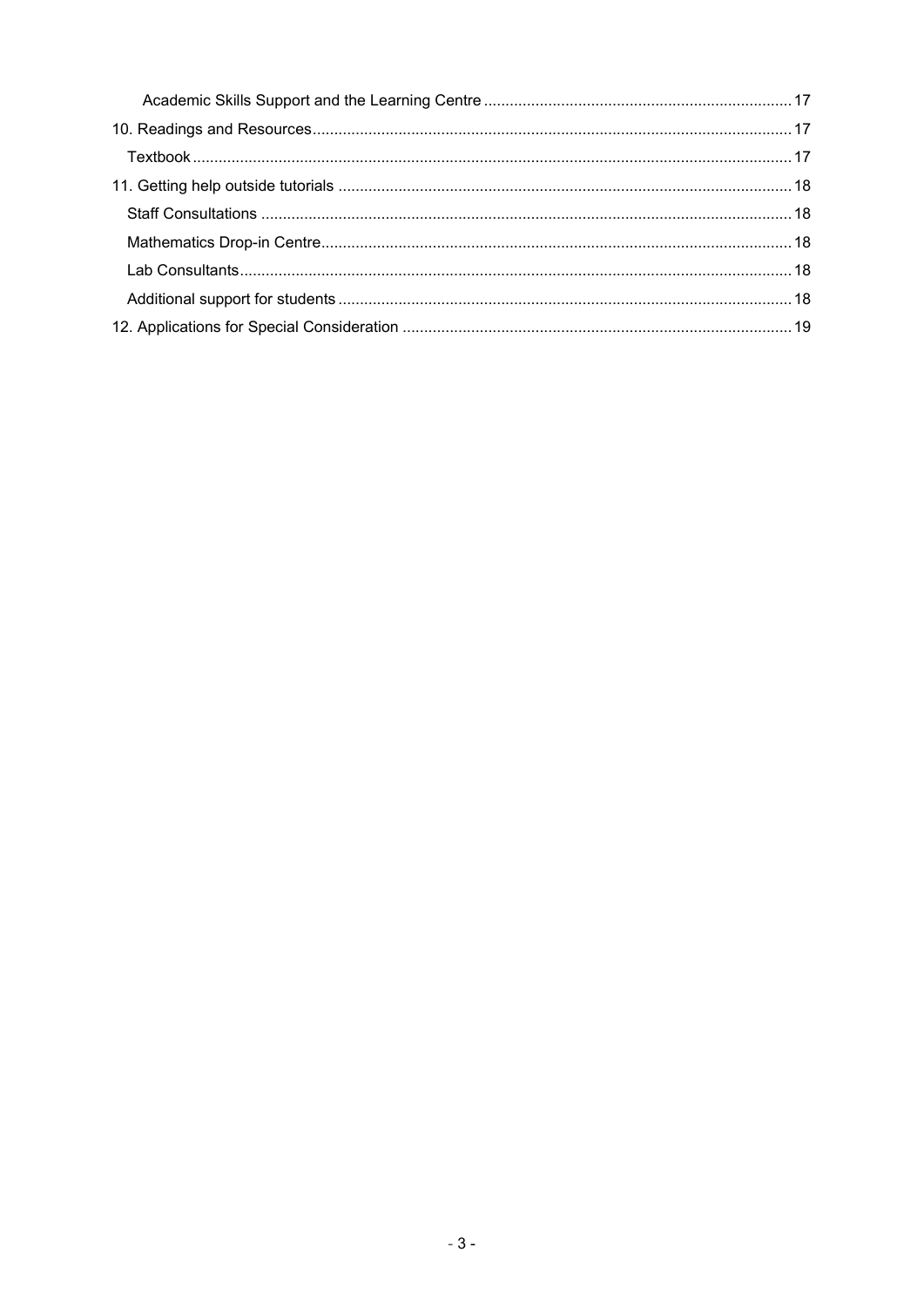# <span id="page-3-0"></span>**1. Staff**

| <b>Position</b>                 | <b>Name</b>                       | Email                     | Room    |
|---------------------------------|-----------------------------------|---------------------------|---------|
| Course Authority                | Dr Laure Helme-Guizon             | laure@unsw.edu.au         | RC-3090 |
| Lecturer                        | A/Prof. Pierre Lafaye de Micheaux | lafaye@unsw.edu.au        | RC-2050 |
| <b>Student Services</b>         | Mrs Hilda Cahya                   | ug.mathsstats@unsw.edu.au | RC-3072 |
| <b>RStudio Forum</b><br>Manager | Ms Maeve McGillycuddy             | Moodle forum queries only | N/A     |

All general course enquiries should be posted on the course Moodle forum and not sent to staff via email since the answer could be of interest to everyone. A member of staff will check the forum each weekday (Monday to Friday).

You will also be able to get some help from other staff members: Online staff consultation times will be posted on Moodle and on the School of Mathematics and Statistics website on the current students' [\(https://www.maths.unsw.edu.au/currentstudents/current-students\)](https://www.maths.unsw.edu.au/currentstudents/current-students) > Undergraduate > Student Services > Help for Students page by the beginning of week 2 each term.

If you have any questions in class, do not hesitate to ask on the spot! Out of class times, feel free to use the advertised consultation hours or the discussion forum on Moodle or to arrange an online appointment via email.

# <span id="page-3-1"></span>**2. Administrative Matters**

## <span id="page-3-2"></span>**Contact email address**

Should we need to contact you, we will use your official UNSW email address of [Zstudentno@student.unsw.edu.au](mailto:Zstudentno@student.unsw.edu.au) in the first instance. **It is your responsibility to regularly check your university email account.** Please use your UNSW email address and state your student number in all emails to staff and the Student Services Office. We will not reply to non-UNSW email addresses.

Your unique (computing) assignment will be emailed to your official UNSW email address in Week 7. Note that redirection (e.g., to your gmail account) does not always work for emails with attachments sent to a large group so you must check your UNSW email.

## <span id="page-3-3"></span>**Contacting the Student Services Office**

Change of tutorials, due to timetable clashes or work commitments, advice on course selection and other administrative matters are handled in the Student Services Office.

Please visit the School of Mathematics and Statistics website for a wide range of information on School Policies, Forms and Help for Students by visiting the "**Student Services"** page. For information on Courses, please go to "Current Student", "Undergraduate and/or Postgraduate" "**Courses Homepage**" for information on all **course offerings.**

The "Student Notice Board" can be located by going to the "Current Students" page; Notices are posted regularly for your information here. Please familiarise yourself with the information found in these locations. The School web page is: [http://www.maths.unsw.edu.au.](http://www.maths.unsw.edu.au/)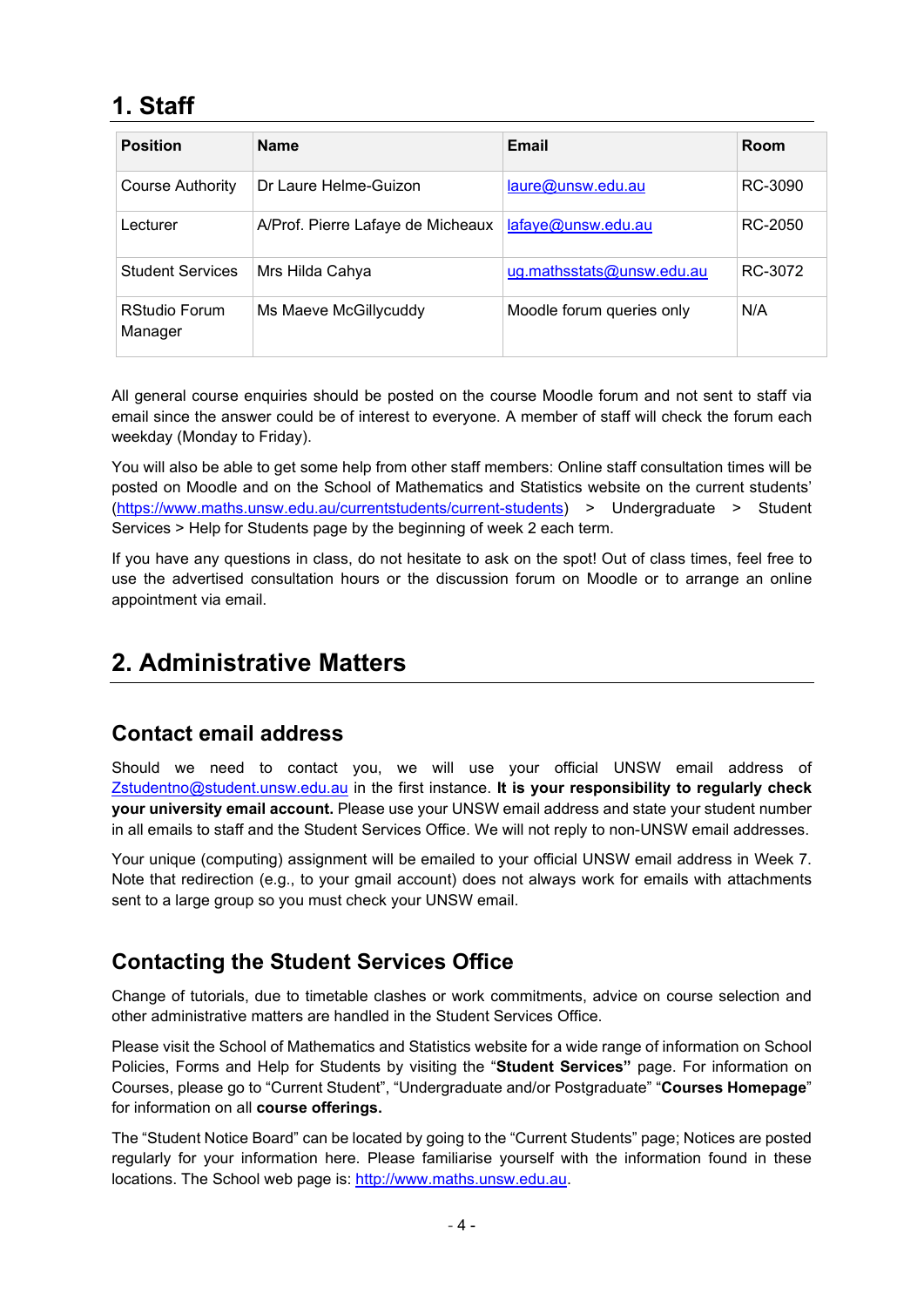If you cannot find the answer to your queries on the web pages you are welcome to contact the Student Services Office directly. The First Year Advisor in the Student Services Office is Ms Hilda Cahya. All administrative enquiries concerning first year Mathematics courses should be sent to her, either:

- By email to [ug.mathsstats@unsw.edu.au](mailto:fy.mathsstats@unsw.edu.au)
- <span id="page-4-0"></span>• By phone: 9385 7011.

#### **Course feedback**

Constructive comments on course improvement can be emailed to either your lecturers or to the Director of First Year Mathematics and Statistics, Dr Jonathan Kress.

# <span id="page-4-1"></span>**3. Course Information**

#### **Units of credit:** 6

**Pre-requisite(s):** There are no formal pre-requisites for this course. The level of mathematics knowledge that is assumed is that you have achieved the equivalent of a mark of at least 60 in HSC Mathematics Advanced, or a minimum level of 70 in HSC Standard Mathematics.

#### **Exclusions for MATH1041:** ECON1203, ECON2292.

Timetable for course MATH1041:<http://timetable.unsw.edu.au/2022/MATH1041.html#S1S>

#### <span id="page-4-2"></span>**Course Summary**

This course will provide the following Science Faculty Graduate Attributes, in decreasing order of emphasis:

- 1. **Research, inquiry and analytical thinking abilities:** Statistics is an analytic field and statistical analysis plays a key role in the research process, hence there is a major focus on this attribute.
- 2. **Capability and motivation for intellectual development:** Foundation skills in statistical inference and an understanding of random variables is essential in order to achieve a higherlevel understanding in most applied science majors.
- 3. **Information Technology literacy:** Computers play an important role in modern statistics, hence there will be weekly online computing classes, and the computing skills you develop will be assessed in the computing assignment.
- 4. **Communication:** Discussions in class and written submissions for assessment will develop your skills in communicating statistical ideas.

#### <span id="page-4-3"></span>**Course Aims**

This course provides an introduction to statistics: the study of collecting, analysing, and interpreting data, which is fundamental to doing any form of quantitative research.

#### <span id="page-4-4"></span>**Relation to Other Mathematics Courses**

This course is primarily aimed at students intending to pursue a major in a field involving quantitative research (hence knowledge of introductory statistics is essential) but for which higher-level mathematics or statistics is not essential. Maths courses MATH1231, MATH1241, or MATH1251 are pre-requisites for many later year mathematics courses, so if you have an interest in pursuing further study in mathematics or statistics, you should consider whether MATH1041 is the right course for you.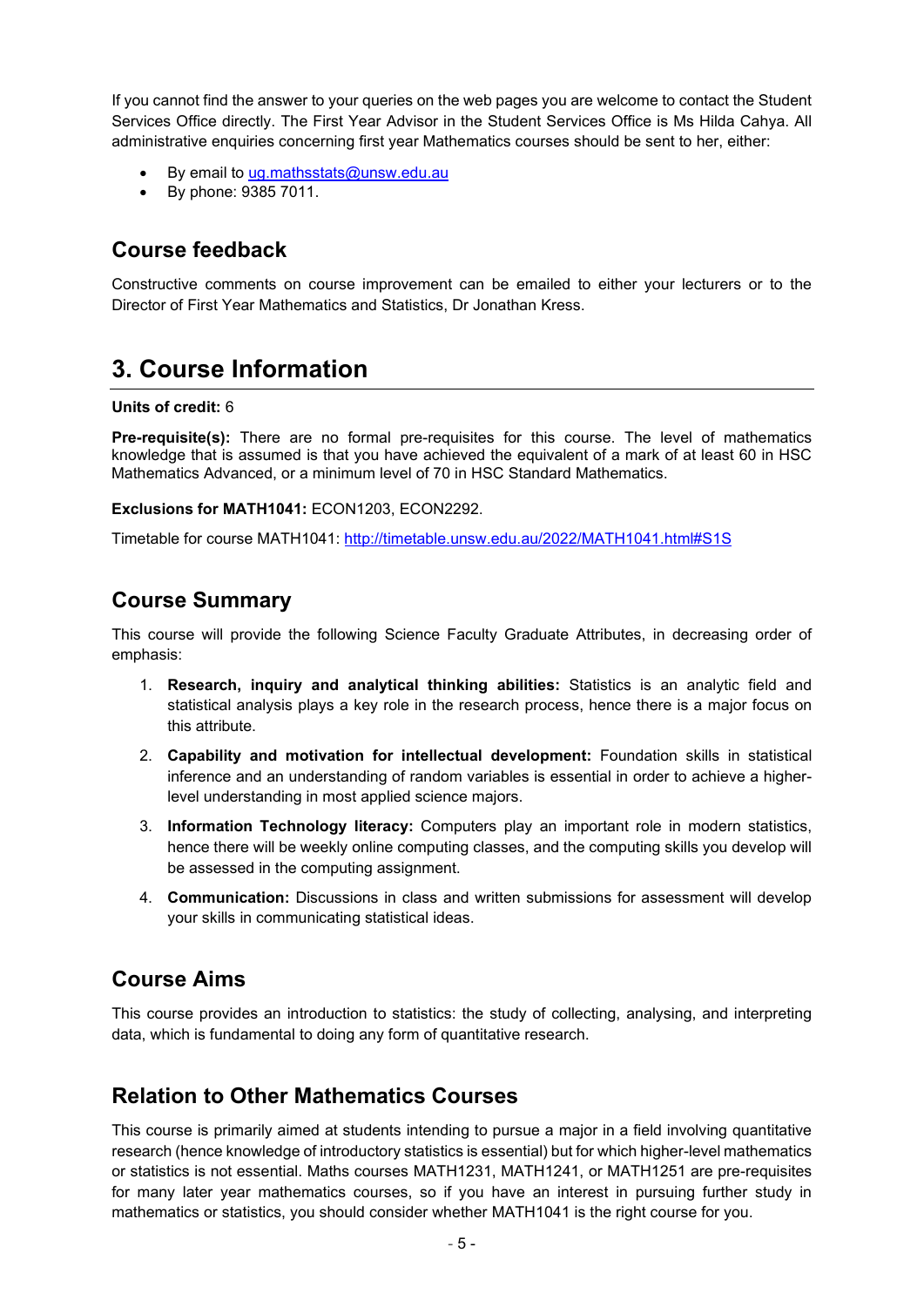It is possible to study higher-level statistics courses after completing MATH1031 and MATH1041, provided that you received a credit grade in MATH1031. However, if you wish to complete a Major in Statistics, you will be better prepared if you study MATH1131 and MATH1231 (or MATH1141 and MATH1241 Higher Mathematics), as most of our Statistics major students do.

## <span id="page-5-0"></span>**Course Learning Outcomes (CLO)**

At the successful completion of this course you (the student) should be able to:

**CLO1:** Recognise which analysis procedure is appropriate for a given research problem involving one or two variables.

**CLO2:** Understand principles of study design.

**CLO3:** Apply probability theory to practical problems.

**CLO4:** Interpret computer output for a statistical procedure.

**CLO5:** Calculate confidence intervals and conduct hypothesis tests by hand for small datasets.

**CLO6:** Understand the usefulness of Statistics in your professional area.

**CLO7:** Apply statistical procedures on a computer using RStudio/R.

## <span id="page-5-1"></span>**Teaching Strategies Underpinning the Course**

New ideas and skills are introduced and demonstrated in lectures, and then students develop these skills by applying them to specific tasks in tutorials, and assessment tasks. Assessment in this course will use problem-solving tasks of a similar form to those practised in class tutorials and Mobius weekly computing lessons, to encourage the development of the core analytical and computing skills underpinning this course. Hence this course is structured with a strong emphasis on problem-solving tasks in tutorials and in assessments.

## <span id="page-5-2"></span>**4. Learning and Teaching Activities**

#### <span id="page-5-3"></span>**Lectures, Classroom Tutorials and Labs Schedule**

In MATH1041, each week there are

- four hours of *lectures,*
- one hour of *classroom tutorial*: This is a synchronous activity which student attend at the time indicated in their timetable,
- one *Möbius weekly lesson*: This is an asynchronous activity that students complete in their own time each week online on a platform called Möbius,
- *Labs* will run in weeks 1 to 3 only. These lab sessions will assist you with using the statistical software package RStudio and completing the Möbius weekly lessons for weeks 1 to 3.

Lectures and classroom tutorials run in weeks 1 to 5 and 7 to 10 unless noted otherwise below. Lectures and some classroom tutorials are delivered online this term.

The lectures will be recorded, but the classroom tutorials will not be fully recorded.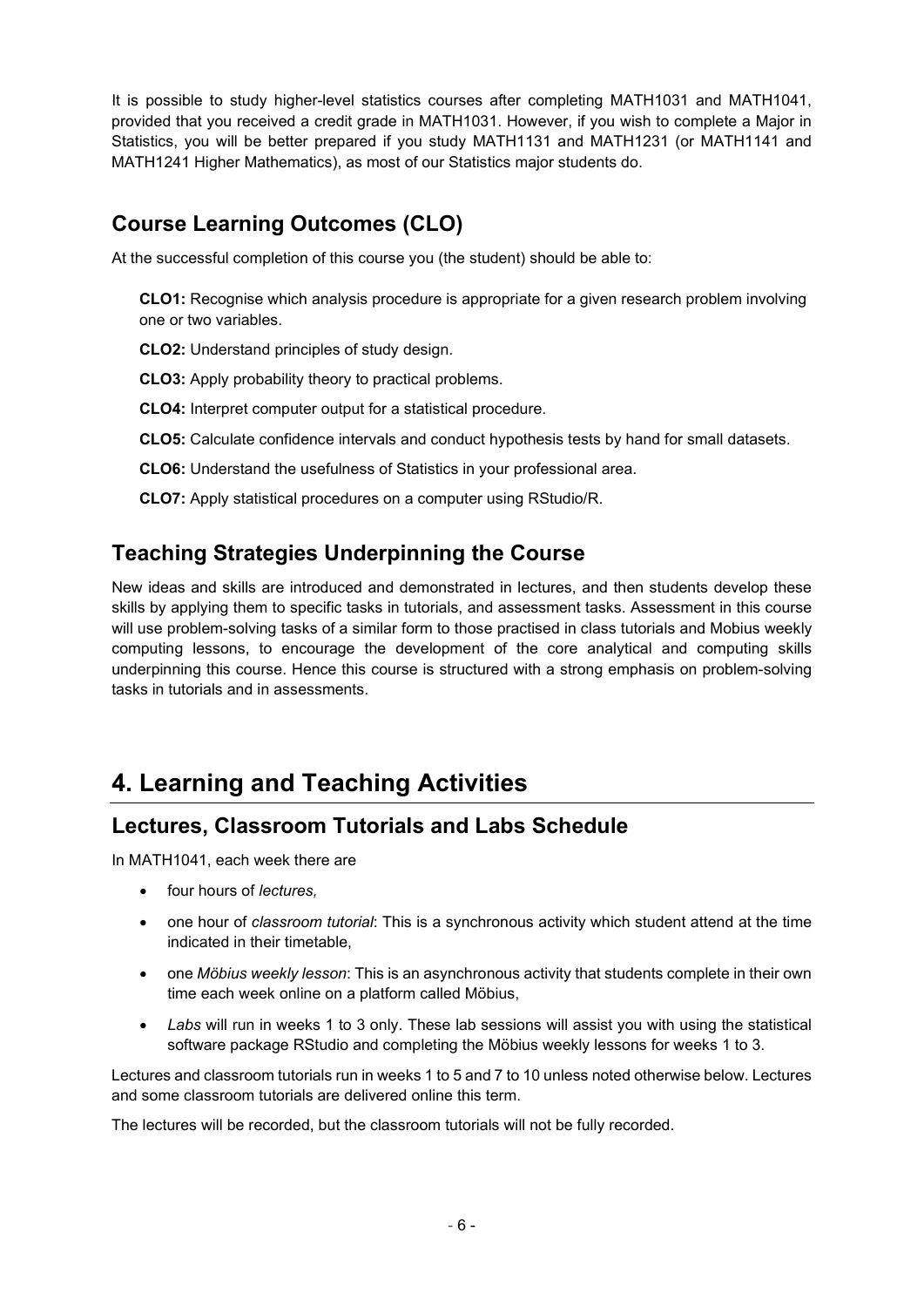| <b>Classes</b>                       | <b>Mon</b> | <b>Tue</b>     | Wed                   | <b>Thu</b>                     | Fri                   |
|--------------------------------------|------------|----------------|-----------------------|--------------------------------|-----------------------|
| <b>Lectures</b>                      |            | 5-7pm          |                       |                                | $4-6$ pm              |
| Online only                          |            | Weeks 1-5,7-10 |                       |                                | Weeks 1-5,7-8,10      |
| <b>Classroom</b><br><b>Tutorials</b> |            |                |                       | $9-10am$<br>٠<br>$12-1pm$<br>٠ | 10-11am<br>$\bullet$  |
| Online and<br>in person              |            |                |                       | 4-5 pm<br>5-6 pm<br>٠          | Weeks 1-5,7-8,10      |
|                                      |            |                |                       | Weeks 1-5,7-10                 |                       |
| Labs                                 |            |                | $5-6$ pm<br>$\bullet$ | $12-1pm$<br>$\bullet$          | $12-1pm$<br>$\bullet$ |
| Online only                          |            |                |                       |                                | $2-3pm$<br>$\bullet$  |
| Weeks 1-3<br>only                    |            |                |                       |                                |                       |

#### <span id="page-6-0"></span>**Classroom Tutorials**

Students in MATH1041 are enrolled in one weekly classroom tutorial, with online delivery or in-person mode. The classroom tutorials involve group activities where students' contributions are expected. Therefore, students attending online tutorials should have a working microphone and webcam, as well as a laptop or computer with internet access. A link to the virtual classroom on Blackboard Collaborate will be provided on Moodle.

The exercises for each week's classroom tutorial are available in the MATH1041 Classroom Tutorial Problem Book which can be downloaded from UNSW Moodle. The main reason for having classroom tutorials is to give you a chance to tackle and discuss problems which you find difficult or do not fully understand. Therefore, it is important that you try at least a selection of tutorial problems before attending your classroom tutorial, so that you know the questions you would like to ask of your tutor.

Short solutions to selected classroom tutorial exercises are available in the MATH1041 Classroom Tutorial Problem Book. Where there is no solution in this book, you will be given an opportunity to work through the exercise in class and get feedback from your tutor.

Classroom tutorials run in weeks 1 to 5 and 7 to 10. The time of your classroom tutorial can be found on myUNSW. Students can change the timing of their classroom tutorial via myUNSW until the end of week 1. After that time, you can only change your classroom tutorial by contacting the Mathematics and Statistics student services (see page [4\)](#page-3-3) with evidence of a timetable clash or work commitments.

As part of University Policy, attendance each week is compulsory for all classroom tutorials and attendance will be noted (automatically recorded for online classroom tutorials). Please attend the classroom tutorial in which you are enrolled.

If your classroom tutorial falls on a public holiday, it will be cancelled for that week. You can optionally attend another online classroom tutorial class for that week only. You can find the times and locations of Classroom tutorials on the central timetable: <http://timetable.unsw.edu.au/2022/MATH1041.html#S1S>

There is an optional tutorial in the classroom tutorial booklet for Week 11, covering the material of the last chapter. You will need to do this in your own time since there is no classroom tutorial in Week 11. Detailed solutions for that tutorial are provided at the back of the book.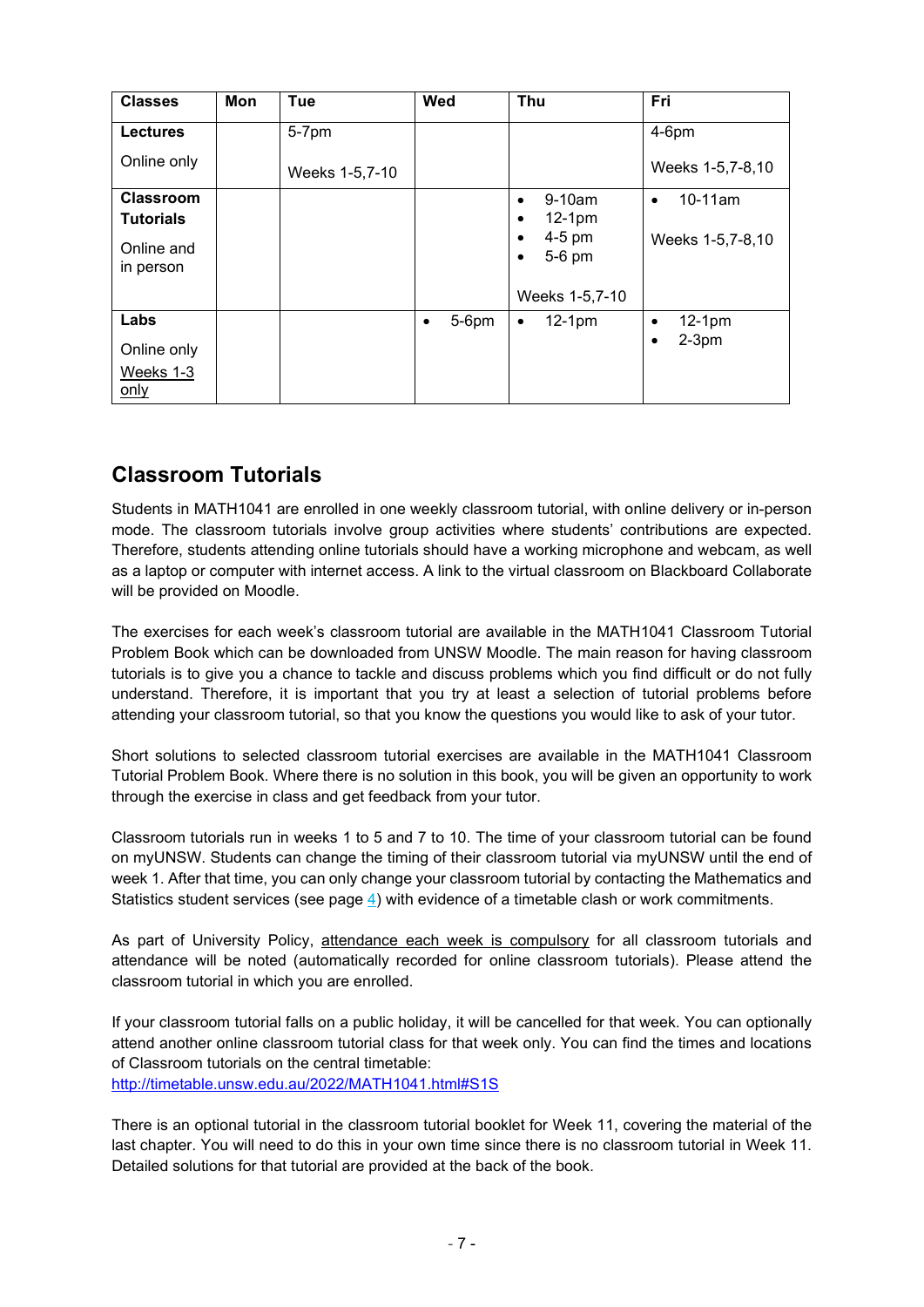**What should you do if you miss your scheduled classroom tutorial one week?** If you are unable to attend your scheduled Classroom Tutorial due to illness or another reason, please join an online Classroom Tutorial at another time that week. Your attendance will be automatically noted when you sign into the live session through Blackboard Collaborate. You do not need to email the lecturer to have your attendance updated as we already collect this information. If you do not attend a live session (i.e., at the time the Classroom Tutorial is being delivered online) then your attendance will not be recorded.

#### <span id="page-7-0"></span>**Möbius weekly lessons**

The Möbius weekly lessons (asynchronous) are separate and in addition to your Classroom Tutorials (synchronous). The Möbius weekly lessons will be accessed through Möbius using a link provided on Moodle. If you forget to submit your Möbius weekly lesson, do not worry, your answers will automatically be submitted for you when the deadline passes.

Your "User login" is your zID (z followed by your UNSW student number) and the "Password" is your zPass. **In Weeks 1 to 3 there is an online computer lab booked, as shown in your myUNSW timetable, with a tutor in attendance to help answer questions**, see below.

There will also be an optional, non-marked Möbius lesson in Week 11, to help you master the material of the last chapter.

The Möbius weekly lessons are an integral part of this course and are to be completed in your own time. We will be using RStudio, which is a graphical interface to the freely available statistical language and data analysis software R.

R can be downloaded and installed at home from: [http://www.r-project.org.](http://www.r-project.org/)

RStudio can be downloaded and installed at home from (select the free version): [http://www.rstudio.com/products/rstudio/download/.](http://www.rstudio.com/products/rstudio/download/)

We encourage you to install these free programs in the order indicated above **(note that you need both R and RStudio)** on your own computer.

The Red-Centre Labs are currently closed due to the COVID-19 situation. You will be advised if these computer labs are re-opened for student use.

#### **Note:**

- Your answers submitted for the Möbius weekly lessons each week must be your own work, but you are encouraged to discuss the methods required with other students, directly or on the Moodle forum.
- Each version of the Möbius weekly lesson will be slightly different.
- Only a limited number of users can have simultaneous access to Möbius, so do NOT leave your work on these Möbius weekly lessons to the last day when the server may be busy.
- These Möbius weekly lessons were designed to help you keep up with the material so no deadline extensions will be granted. You should attempt these tests with sufficient remaining time before the deadline to allow for unplanned service interruptions.

For information about deadlines and how the Möbius weekly lessons contribute to your final mark, see [Möbius weekly lessons](#page-10-0) (in the Assessment section).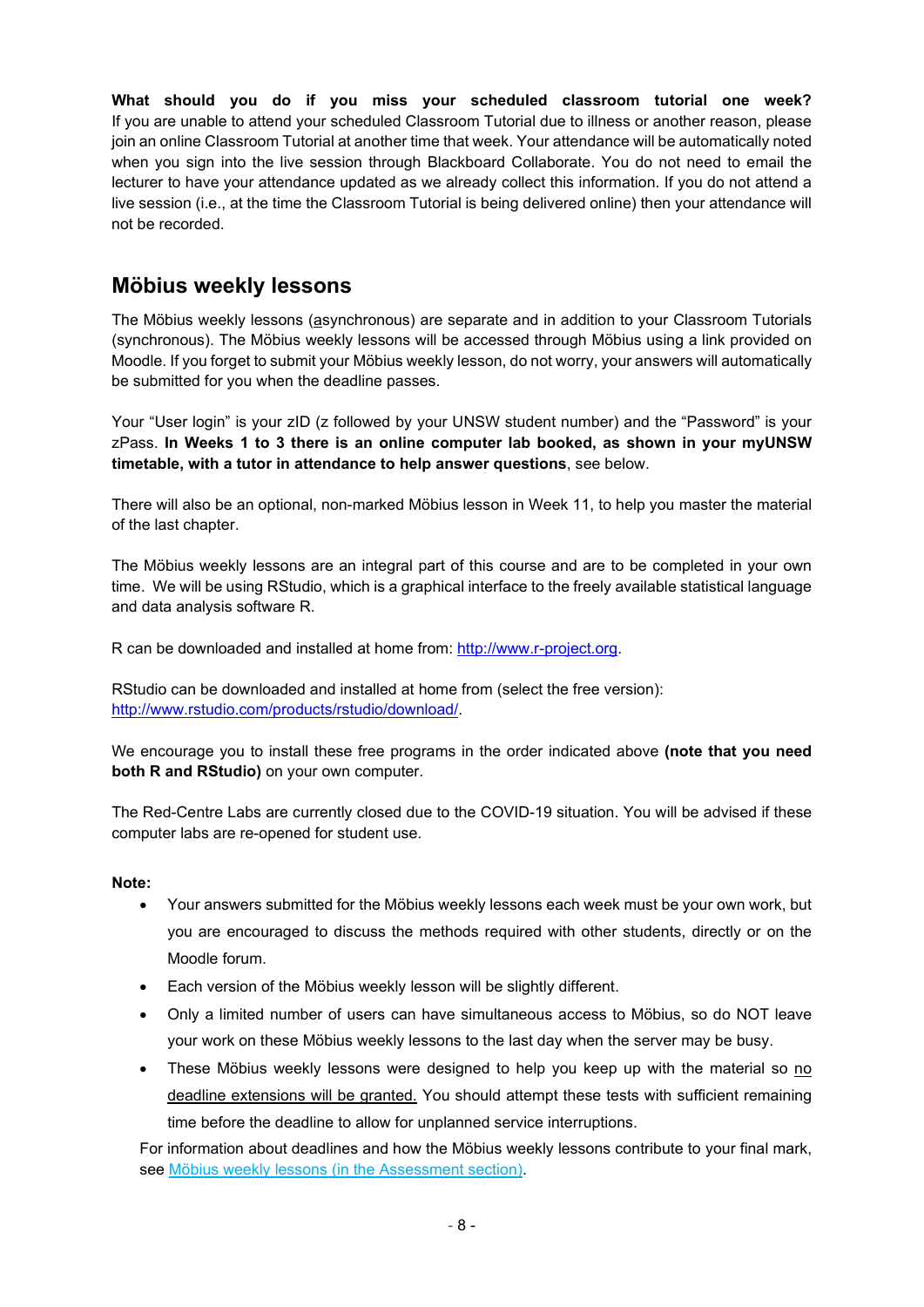#### <span id="page-8-0"></span>**Labs: A bit of help to get started with the Möbius lessons**

There are computer labs scheduled in weeks 1 to 3 that will be delivered online, as shown in your myUNSW timetable. These labs will run as a "Question & Answer" session to assist you with using the statistical software package RStudio and completing the three first Möbius lessons for weeks 1 to 3.

A link to the virtual classroom will be provided on Moodle to attend your online lab session. You will then move into a breakout room to ask your questions, which will be answered by a lab tutor.

There are pre-recorded videos embedded in the Möbius lessons for weeks 1 to 3. The Week 1 Lab videos introduce RStudio and explains how to answer some of the questions from the first Möbius lesson. The Week 2 Lab videos explain the Week 2 Möbius lesson and the Week 3 Lab videos explain the Week 3 Möbius lesson.

As you watch the videos note down any questions you have and bring them to your online lab.

You are expected to attempt the weekly lessons each week before attending your online lab. Note that in week 1 to 3 videos embedded in the lessons on Möbius will give you step-by-step guidance.

<span id="page-8-1"></span>You can attend any or multiple lab sessions each week – not just your scheduled lab.

#### **Moodle**

The School of Mathematics and Statistics uses a Learning Management System called Moodle. Login to Moodle to find announcements, general information, lecture slides, classroom tutorials and homework problems and links to the Möbius lessons and assessments.

To log into Moodle, use your zID and zPass at the following URL: [http://moodle.telt.unsw.edu.au](http://moodle.telt.unsw.edu.au/)

If you are unable to log into Moodle or cannot access MATH1041 once logged in, you should contact the IT Service Centre. Contact information is provided on the Moodle login page.

You should check UNSW Moodle regularly, and especially around the time that assessments are due. (A useful summary of the course assessment schedule is given on page [13.](#page-12-1))

Marks obtained during the term can be seen in the Möbius or Moodle gradebooks as appropriate. These will be transferred to the Moodle gradebook at the end of the term. You should check that the marks recorded are correct and report any discrepancy to the Course Authority.

#### <span id="page-8-2"></span>**Blackboard Collaborate**

All online lectures, classroom tutorials, labs, staff consultations and Drop-in Centre consultations are accessed using Blackboard Collaborate. The links are provided on Moodle.

The lectures and some parts of classroom tutorials on Blackboard Collaborate are recorded and you can view these recordings from within Blackboard Collaborate. By default, the Blackboard Collaborate recordings list only shows recordings for the past 30 days. Old recordings are still available, but you have to choose to see them.

To find the recordings, go to the live lectures and tutorials and enter Blackboard Collaborate. In the top left of the window, you will see three horizontal lines. Click on this for a menu and then select "Recordings". Once you are on the recordings page, you can choose another date range by clicking on the drop-down menu to the right of the words "Filter by" near the top right corner of the Blackboard Collaborate recordings list. An image showing where to find these menus is below.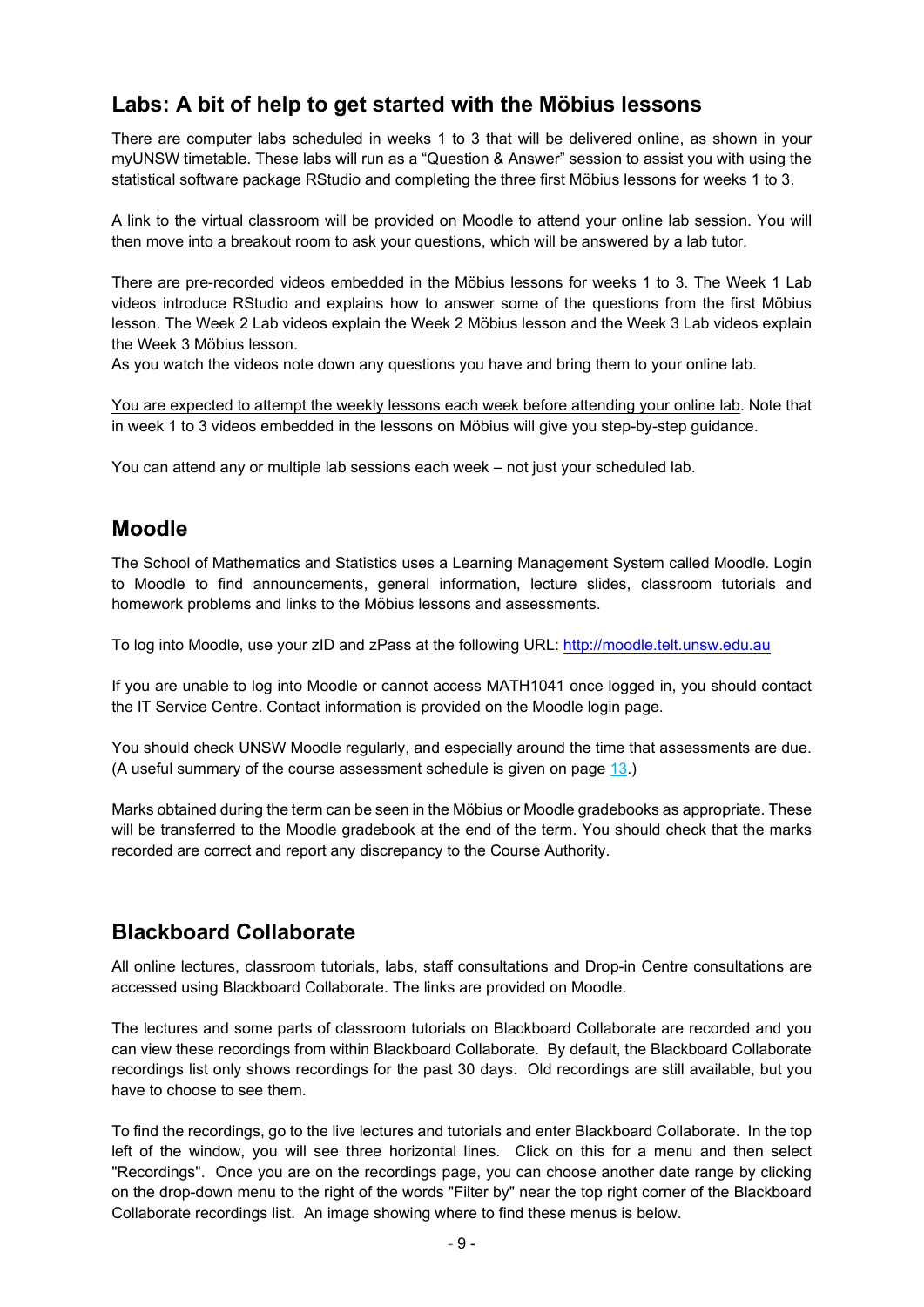

#### <span id="page-9-0"></span>**Möbius**

Möbius weekly lessons and online assessments in this course use a system called Möbius. Information on how to access and use Möbius is provided on Moodle.

Firefox or Chrome are the recommended browsers for Möbius. Edge, Safari and Internet Explorer have caused problems in the past. No special consideration will be considered for students using a nonrecommended browser, except by prior arrangement.

## <span id="page-9-1"></span>**5. Assessment**

#### <span id="page-9-2"></span>**Assessment Overview**

The assessment structure of MATH1041 may be quite different to high school and other courses that you are used to. It is designed so that students should expect to be close to passing the course before taking the final exam with pre-exam assessment focusing on basic skills and the exam focusing on more advanced skills.

- The Möbius weekly lessons allow answers to be checked while working on them, they allow unlimited attempts, they are available for an extended period and students can work together, seek help, and use any resources they wish. Most students gain a perfect score in these.
- The two Lab tests are designed to give students feedback on progress and mastery of the course, under exam conditions and to evaluate progress towards the stated learning outcomes.
- Marks less than 80% on Lab tests should be seen as a warning sign of possible failure in the course.
- The (computing) Assignment is available over a two-week period and students can work on this at home with the benefit of all the course resources.
- The final exam focuses on questions that require understanding rather than routine calculation. A student's pre-exam mark is not a good predictor of the exam mark.
- If your performance in or ability to complete any assessment is affected by illness or other reasons beyond your control, you may be eligible for special consideration. Note that the Course Authority and your lecturers cannot grant special consideration. See Section [12.](#page-18-0)  [Applications for Special Consideration](#page-18-0) on page [19](#page-18-0) for details.
- To pass MATH1041 you need a mark of 50% or greater overall. There is no requirement to gain any particular mark in any individual assessment items.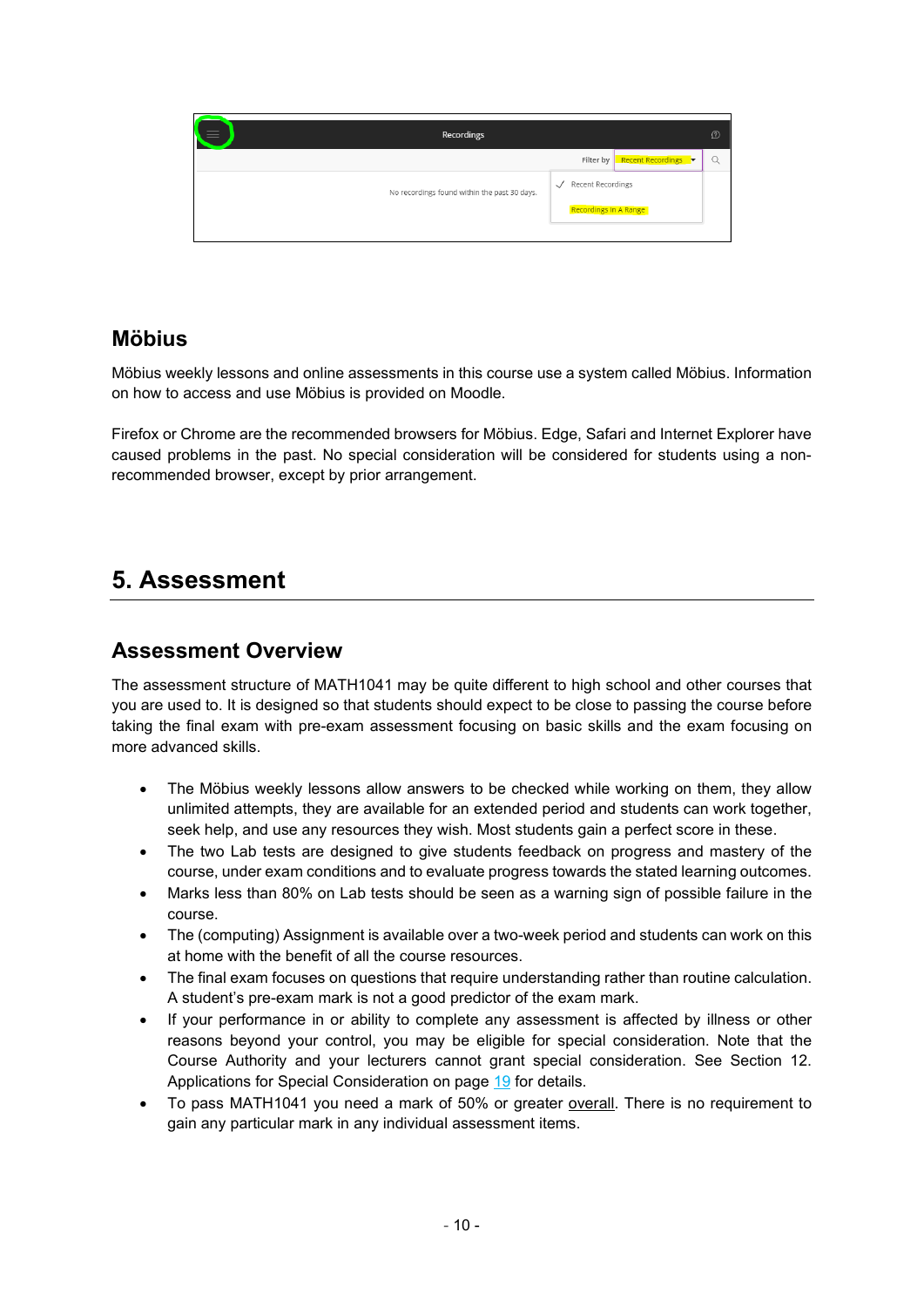The final raw mark for MATH1041 will be made up of the following weightings (see also page [13\)](#page-12-1):

| <b>Assessment</b> | Weight | <b>Where</b>                                      | <b>Duration</b> | <b>Due Date</b>        | <b>Topics</b> | CLOs*    |
|-------------------|--------|---------------------------------------------------|-----------------|------------------------|---------------|----------|
| Möbius weekly     |        | 10%<br><b>Möbius</b>                              | 1 week for      | 5 pm on Tuesdays       | All topics    | $1 - 7$  |
| lessons           |        |                                                   | each lesson     | (Weeks 1-5, 7-10)      |               |          |
|                   |        |                                                   |                 | Week 4                 | Chapters      |          |
| Lab test 1        | 10%    | <b>Möbius</b>                                     | 45 minutes      | Thu $9$ am $-$ Fri $5$ | $1 - 3$       | 1, 2, 3  |
|                   |        |                                                   |                 | pm                     |               |          |
| Assignment        |        | Week 9<br>20%<br>Moodle<br>2 weeks<br>Friday 5 pm |                 |                        | Chapters      | $1 - 7$  |
|                   |        |                                                   |                 |                        |               | 1-6      |
|                   |        |                                                   |                 | Week 10                | Chapters      | 1, 3, 4, |
| Lab test 2        | 10%    | <b>Möbius</b>                                     | 45 minutes      | Thu 9 am $-$ Fri 5     | 4-8           | 5, 7     |
|                   |        |                                                   |                 | pm                     |               |          |
| Final             | 50%    | <b>Möbius</b>                                     | 2 hours $(**)$  | TBA                    | All topics    | $1 - 7$  |
| examination       |        |                                                   |                 |                        |               |          |

(\*) CLOs stands for [Course Learning Outcomes](#page-5-0) (click to read their descriptions)

(\*\*) The final examination is 2 hours work but with 3 hours available to allow for unexpected problems.

Each type of assessment is described below in detail.

#### **Note:**

- You will be able to view your final exam timetable on myUNSW. Details of when this timetable will be released is available on the university website. <https://student.unsw.edu.au/dates-and-timetables>
- It is very important that you understand the University's rules for the conduct of Examinations and the penalties for Academic Misconduct Guide. This information can be accessed through myUNSW at: <https://student.unsw.edu.au/conduct>
- In recent years there have been cases where severe penalties have been imposed for misconduct in relation to tests and exams in Maths and Stats courses.
- UNSW assesses students under a standards-based assessment policy. For how this policy is applied within the School of Mathematics and Statistics, please visit the website: <https://www.maths.unsw.edu.au/currentstudents/assessment-policies>
- All assessment tasks will evaluate your progress towards the learning outcomes outlined on page [6.](#page-5-0) In assessments, we look for a demonstrated understanding of key concepts and analysis procedures. We will award marks on the basis of correctness of final responses, correctness of working used to derive the final answer, and the logic of the setting out of the response. In the case of written responses (as opposed to symbolic, numerical or graphical responses), we are just as interested in your *reasoning* as we are in your final answer.
- For information on how the School implements special consideration policies for assessments during the term and the final examination, refer to the School's website: <https://www.maths.unsw.edu.au/currentstudents/special-consideration-illness-misadventure>

#### <span id="page-10-0"></span>**Möbius weekly lessons**

**Rationale:** Möbius weekly lessons are designed to give immediate in-session feedback to students on their progress and mastery of the material. These Möbius weekly lessons are submitted using the Möbius system, which can be accessed via Moodle.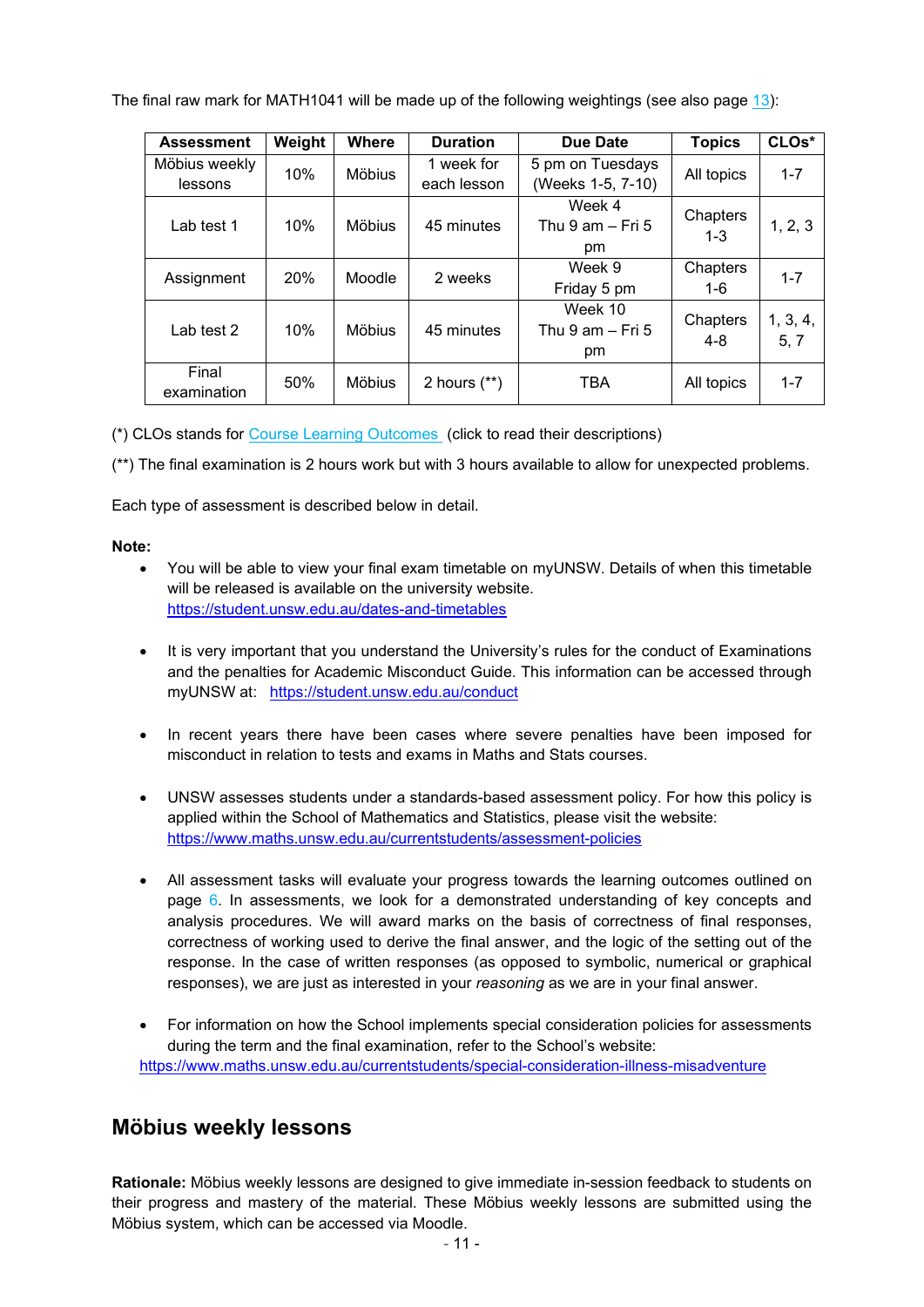Because these Möbius weekly lessons are meant to be formative, there are labs in weeks 1, 2 and 3 to help you with the first three lessons. Please attend the labs in those weeks to become familiar with RStudio. You need to watch the pre-recorded lab videos embedded in the questions before attending.

**Weight**: see [Assessment Overview](#page-9-2)

<span id="page-11-0"></span>**Due date:** see [Schedule of All Assessments](#page-12-1)

#### **Lab Tests**

**Rationale:** The two lab tests will both be held under exam conditions respectively in week 4 and week 10. They are designed to give students feedback on progress and mastery of the corresponding parts of the course, and to evaluate progress towards the stated learning outcomes.

You will be allowed to use your notes but no resources on the Internet during the tests. You may use your own UNSW-approved Calculator and RStudio during the Lab tests.

All the possible test problems will be provided prior to the Lab tests on Mobius. There you will also find a practice test with the same format as the actual Online Mobius weekly lessons. You are allowed an unlimited number of attempts at the practice tests.

You are expected to have worked out exactly how to answer the questions before you attend the Lab tests because you are allowed unlimited practice of the actual test questions, and you can view your practice test results for these tests in the Mobius gradebook.

**Weight**: see [Assessment Overview](#page-9-2)

Lab Test dates, see [Schedule of All Assessments](#page-12-1): Lab test 1 (respectively Lab test 2) will be available to students from 9 am on Thursday of Week 4 (respectively Week 10) to 5 pm on Friday of Week 4 (respectively week 10). Students can start their test anytime during this period until 4:15 pm on Friday of Week 4 (respectively Week 10). Students will have 45 mins to complete their test once they begin. **Students will only get one attempt at the lab tests test during this period.**

#### <span id="page-11-1"></span>**Assignment**

**Rationale**: The rationale for assignments is to give students feedback on their progress and mastery of the material, and to obtain measures of student progress towards the stated learning outcomes. Assessments using take-home assignments, rather than under exam conditions, offer the opportunity to assess more challenging questions and gives you the opportunity to think more deeply about your responses. It also enables the assessment of computer-aided data analysis and problem solving.

The assignment will be made available on Moodle on Friday of Week 7. Students will have 2 weeks to complete their assignment. The details of how the assignment is to be submitted will be made available on Moodle.

Late submissions attract a 5% penalty per day (5% of the maximal mark) up to 5 working days late and later submissions are not accepted.

#### **Weight**: see [Assessment Overview](#page-9-2)

**Due date,** see [Schedule of All Assessments](#page-12-1)**:** Friday of Week 9 at 5 pm through Turnitin on Moodle.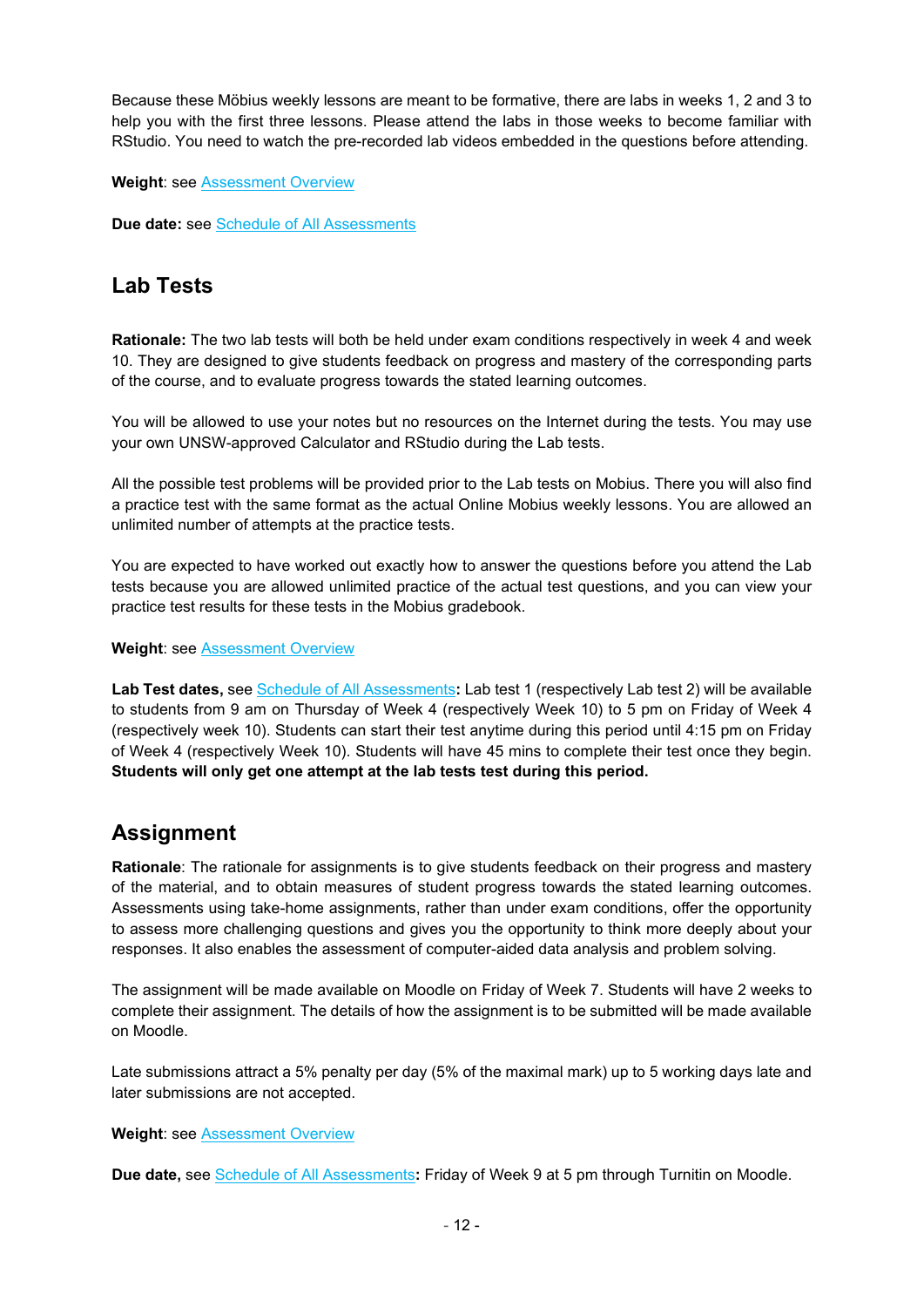## <span id="page-12-0"></span>**End of Term Final Examination**

**Rationale:** The final examination will assess student mastery of the material covered in classes.

The exam will be online in Möbius. It is designed as a 2-hour exam but you have 3 hours to allow for unexpected issues with your internet or disruptions such as outside noise. The exam is weighted 50% of your final mark, see [Assessment Overview](#page-9-2)

This term's exam will be closest in format to the 2020 and 2021 exams, which are different to exams prior to 2020. The assessment tasks during the term allow repeated attempts over an extended period and focus more on basic skills. As a result, students should be aiming for a high mark in the pre-exam assessment, and this indicates significant progress towards achieving the learning outcomes of this course. The exam is time limited and has more complex questions. Therefore, a high mark in the preexam assessment is not always an accurate indication of the final course mark.

**Note:**

- You will be able to view your final exam timetable once Exams Central has finalised the timetable. Please visit the web page:<https://student.unsw.edu.au/exams> for details.
- If you are unwell / miss your final examination, please refer to the Special Consideration Policy by visiting the website:<https://student.unsw.edu.au/special-consideration>

| <b>Week</b>    | <b>Assignment/lab tests</b>                              | <b>Weekly Möbius Lessons</b><br>Due at 5pm (*) |  |  |  |
|----------------|----------------------------------------------------------|------------------------------------------------|--|--|--|
| 1              |                                                          | Start work on your first Möbius Lesson         |  |  |  |
| $\overline{2}$ |                                                          | Week 1 Möbius Lesson due Tuesday               |  |  |  |
| 3              |                                                          | Week 2 Möbius Lesson due Tuesday               |  |  |  |
| $\overline{4}$ | MATH1041 Lab Test 1<br>(Thursday 9am to Friday 5pm)      | Week 3 Möbius Lesson due Tuesday               |  |  |  |
| 5              |                                                          | Week 4 Möbius Lesson due Tuesday               |  |  |  |
| 6              | <b>Flexibility Week</b>                                  |                                                |  |  |  |
| $\overline{7}$ |                                                          | Week 5 Möbius Lesson due Tuesday               |  |  |  |
| 8              |                                                          | Week 7 Möbius Lesson due Tuesday               |  |  |  |
| 9              | Assignment due Friday 5 pm                               | Week 8 Möbius Lesson due Tuesday               |  |  |  |
| 10             | MATH1041 Lab Test 2                                      | Week 8 Möbius Lesson due Tuesday               |  |  |  |
|                | (Thursday 9am to Friday 5pm)                             | Week 9 Möbius Lesson 9 due Sunday(**)          |  |  |  |
| 11             | Monday to Thursday: Study break                          |                                                |  |  |  |
|                | Friday: Start of exams – Check myUNSW for exam timetable |                                                |  |  |  |

#### <span id="page-12-1"></span>**Schedule of All Assessments**

\* Note this deadline of the weekly Mobius lessons will remain the same even when it falls on a public holiday.

\*\* The last Möbius Lesson will remain available until Week 11 Tuesday 5 pm.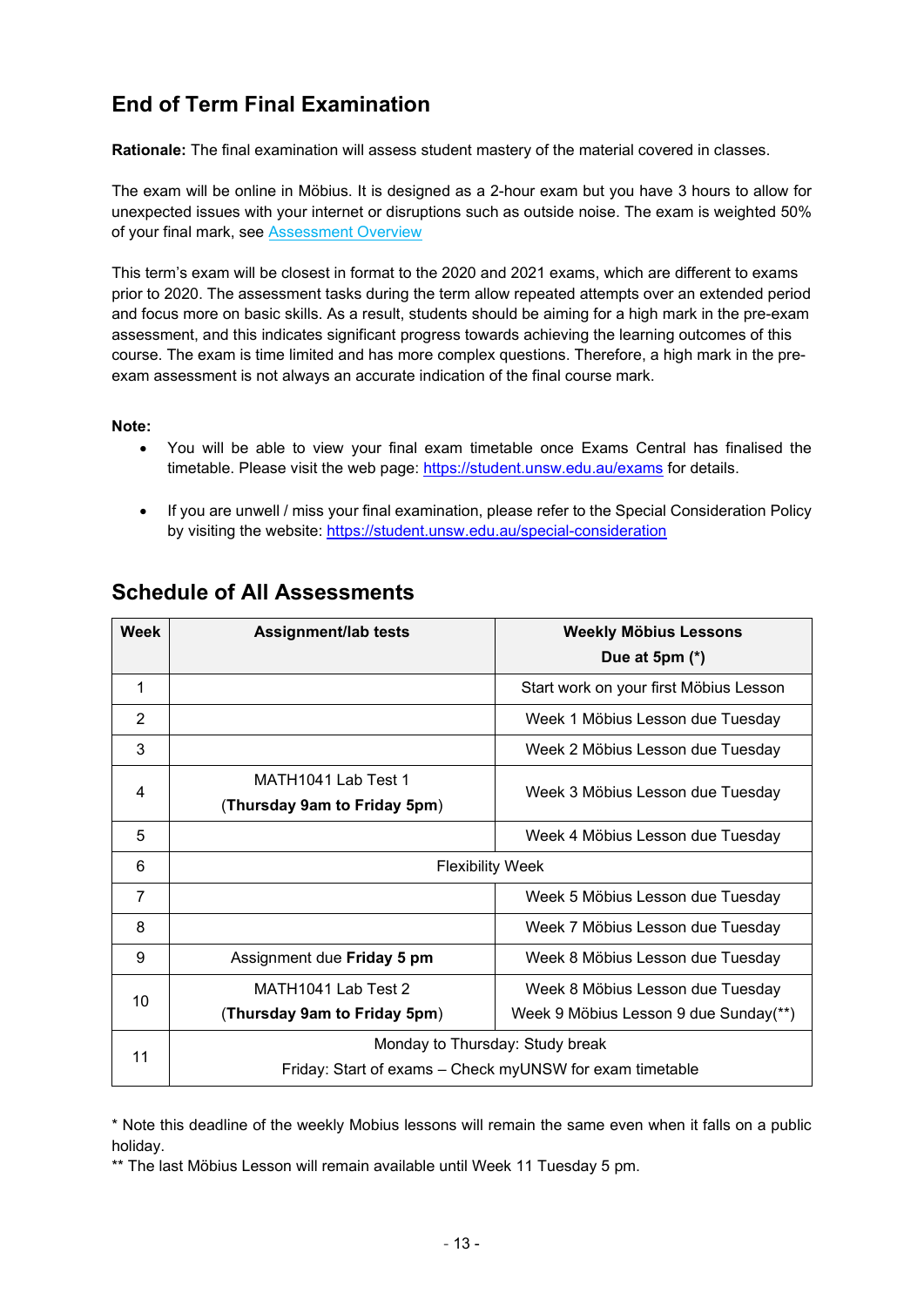# <span id="page-13-0"></span>**7. Course Schedule, Evaluation and Development**

#### <span id="page-13-1"></span>**Course Evaluation and Development**

The School of Mathematics and Statistics evaluates each course each time it is offered. We carefully consider your responses and their applications for course development.

#### <span id="page-13-2"></span>**Course Content**

Four general topics are covered in MATH1041:

**Study Design:** some key ideas to consider when collecting data.

**Descriptive Statistics:** useful tools for graphically and numerically summarising data.

**Probability Theory:** an introduction to probability and random variables. Many of the ideas developed in probability theory depend on an appropriate study design.

**Statistical Inference:** how to make general statements (*inferences* about populations) based on just a sample of data. You will learn a set of powerful and important inferential tools for quantitative research, particularly the life and social sciences, which will come in handy later in your degree and probably when you enter the workforce.

These topics are closely intertwined. You need a sound knowledge of key Probability Theory concepts (Weeks 3-4) in order to gain a deep understanding of Statistical Inference (Weeks 5, 7-10).

Statistical Inference involves some quite subtle concepts, and it often takes people a while to understand the core ideas. Hence, five weeks of the course are devoted to inference, to give you as much time as possible to master these subtle but important concepts. The following table shows the order in which the course material is covered and approximately which week we will begin each topic. Note that sometimes a topic may take more or less than one week, so some variations from this schedule are inevitable.

| <b>Week</b> | Lecture topic                                           |
|-------------|---------------------------------------------------------|
| 1           | <b>Study Design:</b>                                    |
|             | Design of experiments                                   |
| 2           | <b>Descriptive Statistics:</b>                          |
|             | Graphical and numerical summaries (revision)            |
|             | Scatterplots and correlation                            |
|             | Least-squares regression                                |
| 3           | <b>Probability Theory:</b>                              |
|             | Probability (revision)                                  |
|             | Independence and conditional probability                |
|             | Discrete random variable                                |
|             | Means and variances of random variables                 |
|             | <b>Binomial Distribution</b>                            |
| 4           | Continuous random variables:                            |
|             | Density curves                                          |
|             | The Normal distribution                                 |
|             | Simulations                                             |
| 5           | <b>Statistical Inference:</b>                           |
|             | Point estimation and simple random samples              |
|             | Confidence intervals and the <i>t</i> -distribution     |
| 7           | <b>Hypothesis testing:</b>                              |
|             | The Central Limit Theorem and Applications to inference |

#### <span id="page-13-3"></span>**Approximate Schedule of Topics**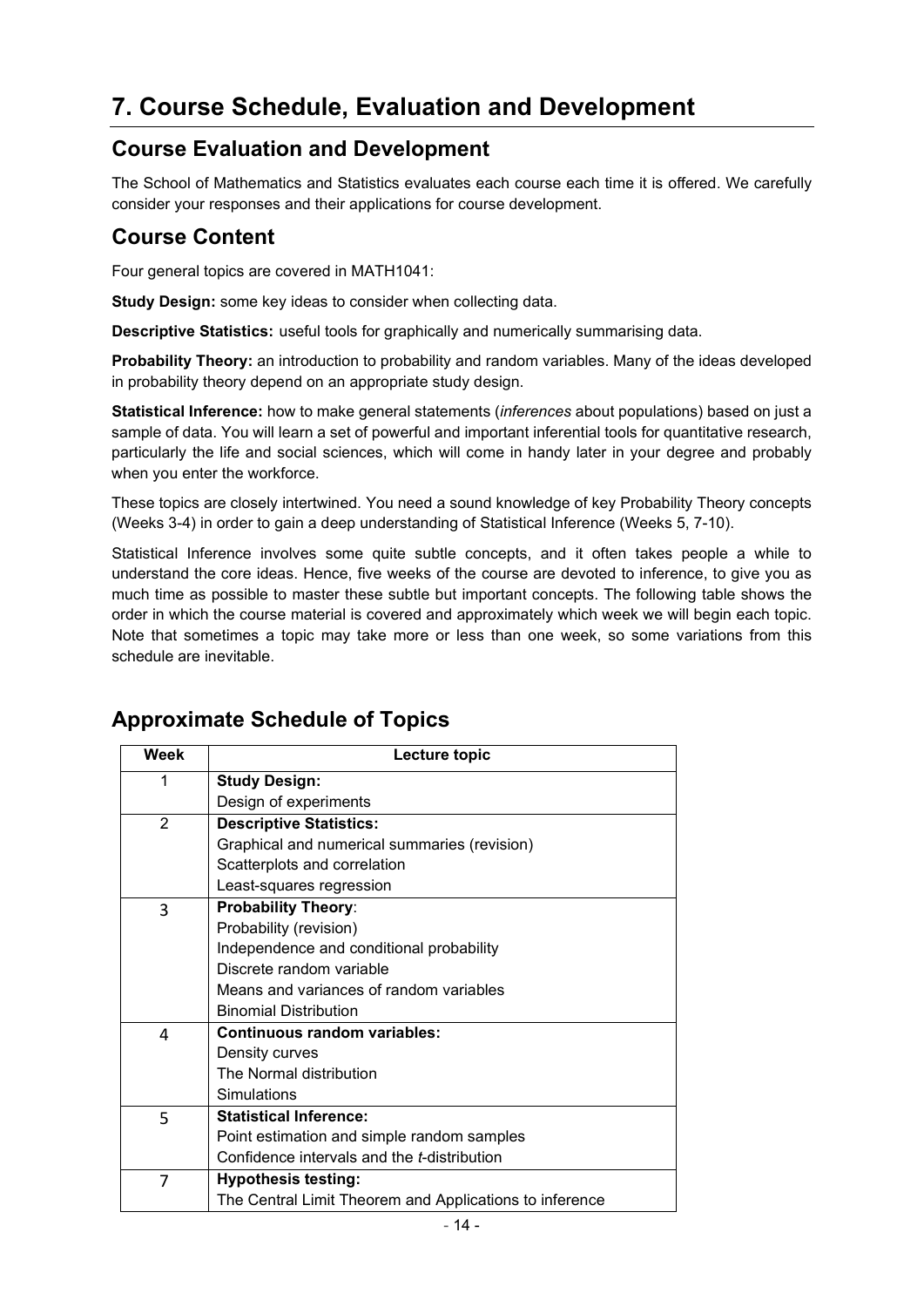| 8  | Inference about a population proportion |
|----|-----------------------------------------|
| q  | Inference for two population parameters |
|    | Two-independent samples t-test          |
|    | paired t-test                           |
|    | Inference for two-way tables            |
| 10 | Inference for linear regression         |

# <span id="page-14-0"></span>**8. Expectations of Students**

## <span id="page-14-1"></span>**School and UNSW Policies**

The School of Mathematics and Statistics has adopted a number of policies relating to enrolment, attendance, assessment, plagiarism, cheating, special consideration etc. These are in addition to the Policies of The University of New South Wales. Individual courses may also adopt other policies in addition to or replacing some of the School ones. These will be clearly notified in the Course Initial Handout and on the Course Home Pages on the Maths & Stats website.

Students in courses run by the School of Mathematics and Statistics should be aware of the School and Course policies by reading the appropriate pages on the Maths & Stats website starting at:

https:/[/www.maths.unsw.edu.au/currentstudents/assessment-policies](http://www.maths.unsw.edu.au/currentstudents/assessment-policies)

The School of Mathematics and Statistics will assume that all its students have read and understood the School policies on the above pages and any individual course policies on the Course Initial Handout and Course Home Page. Lack of knowledge about a policy will not be an excuse for failing to follow the procedure in it.

## <span id="page-14-2"></span>**Academic Integrity and Plagiarism**

UNSW has an ongoing commitment to fostering a culture of learning informed by academic integrity. All UNSW staff and students have a responsibility to adhere to this principle of academic integrity. Plagiarism undermines academic integrity and is not tolerated at UNSW. *Plagiarism at UNSW is defined as using the words or ideas of others and passing them off as your own.*

The **UNSW Student Code** provides a framework for the standard of conduct expected of UNSW students with respect to their academic integrity and behaviour. It outlines the primary obligations of students and directs staff and students to the Code and related procedures.

In addition, it is important that students understand that it is not permissible to buy essay/writing services from third parties as the use of such services constitutes plagiarism because it involves using the words or ideas of others and passing them off as your own. Nor is it permissible to sell copies of lecture or tutorial notes as students do not own the rights to this intellectual property.

If a student breaches the Student Code with respect to academic integrity, the University may take disciplinary action under the **Student Misconduct Procedure**.

The UNSW Student Code and the Student Misconduct Procedure can be found at: <https://student.unsw.edu.au/plagiarism>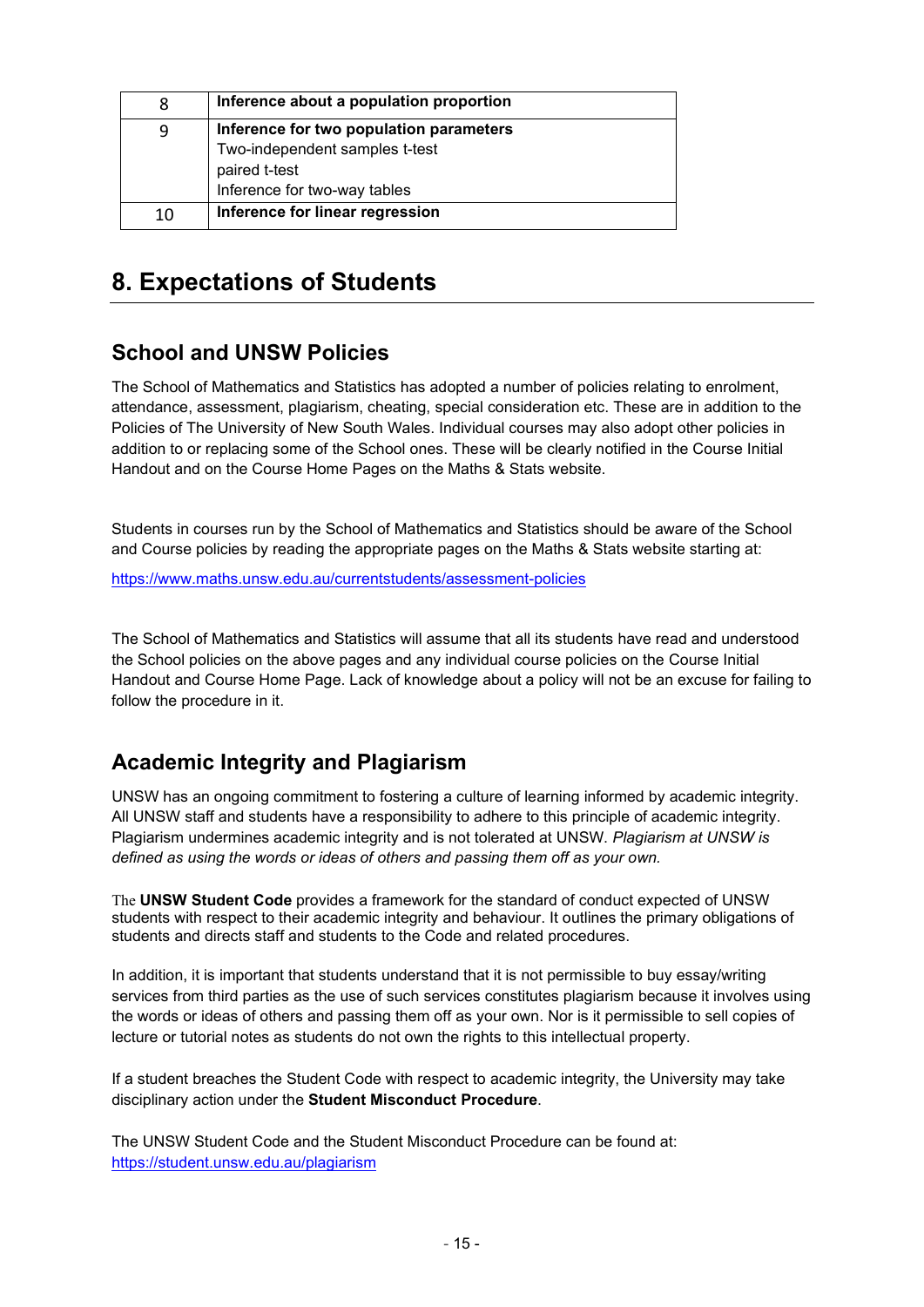An online Module ["Working with Academic Integrity"](https://student.unsw.edu.au/aim) [\(https://student.unsw.edu.au/aim\)](https://student.unsw.edu.au/aim) is a six-lesson interactive self-paced Moodle module exploring and explaining all of these terms and placing them into your learning context. It will be the best one-hour investment you've ever made.

## <span id="page-15-0"></span>**Plagiarism**

Plagiarism is presenting another person's work or ideas as your own. Plagiarism is a serious breach of ethics at UNSW and is not taken lightly. So how do you avoid it? A one-minute video for an overview of how you can avoid plagiarism can be found [https://student.unsw.edu.au/plagiarism.](https://student.unsw.edu.au/plagiarism)

Examples of Plagiarism include:

- Direct duplication of the thoughts or work of another, including by copying work, or knowingly permitting it to be copied. This includes copying material, ideas or concepts from a book, article, report or other written document (whether published or unpublished), composition, artwork, design, drawing, circuitry, computer program or software, web site, Internet, other electronic resource, or another person's assignment without appropriate acknowledgement;
- Paraphrasing another person's work with very minor changes keeping the meaning, form and/or progression of ideas of the original;
- Piecing together sections of the work of others into a new whole;
- Presenting an assessment item as independent work when it has been produced in whole or part in collusion with other people, for example, another student or a tutor; and,
- Claiming credit for a proportion of work contributed to a group assessment item that is greater than what you actually contributed to.
- Submitting an assessment item that has already been submitted for academic credit elsewhere may also be considered plagiarism.

The inclusion of the thoughts or work of another with attribution appropriate to the academic discipline does not amount to plagiarism.

Students are reminded of their Rights and Responsibilities in respect to plagiarism, as set out in the University Undergraduate and Postgraduate Handbooks and are encouraged to seek advice from academic staff whenever necessary to ensure they avoid plagiarism in all its forms.

Useful resources are available at [https://www.student.unsw.edu.au/plagiarism.](https://www.student.unsw.edu.au/plagiarism)

Students are also reminded that careful time management is an important part of study and one of the identified causes of plagiarism is poor time management. Students should allow sufficient time for research, drafting, and the proper referencing of sources in preparing all assessment items.

## <span id="page-15-1"></span>**Additional Support**

#### <span id="page-15-2"></span>**ELISE (Enabling Library and Information Skills for Everyone)**

ELISE is designed to introduce new students to studying at UNSW.

Completing the ELISE tutorial and quiz will enable you to:

- analyse topics, plan responses and organise research for academic writing and other assessment tasks
- effectively and efficiently find appropriate information sources and evaluate relevance to your needs
- use and manage information effectively to accomplish a specific purpose
- **better manage your time**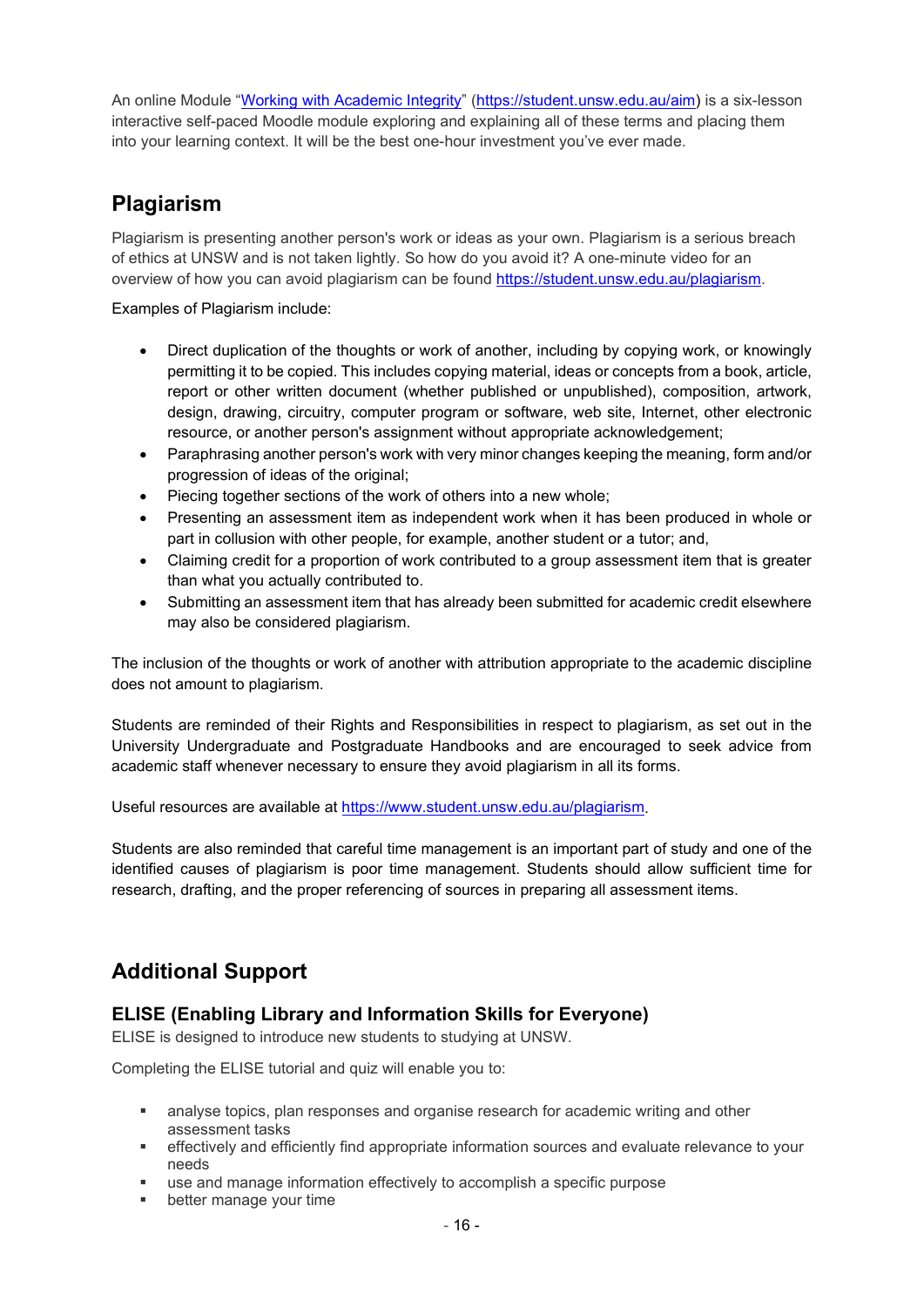- understand your rights and responsibilities as a student at UNSW
- be aware of plagiarism, copyright, UNSW Student Code of Conduct and Acceptable Use of UNSW ICT Resources Policy
- be aware of the standards of behaviour expected of everyone in the UNSW community
- locate services and information about UNSW and UNSW Library

Some of these areas will be familiar to you, others will be new. Gaining a solid understanding of all the related aspects of ELISE will help you make the most of your studies at UNSW.

#### The *ELISE* trainingwebpages:

<https://subjectguides.library.unsw.edu.au/elise/aboutelise>

#### <span id="page-16-0"></span>**Equitable Learning Services (ELS)**

If you suffer from a chronic or ongoing illness that has, or is likely to, put you at a serious disadvantage, then you should contact the Equitable Learning Services (previously known as SEADU) who provide confidential support and advice.

They assist students:

- living with disabilities
- with long- or short-term health concerns and/or mental health issues
- who are primary carers
- from low SES backgrounds
- of diverse genders, sexes and sexualities
- from refugee and refugee-like backgrounds
- from rural and remote backgrounds
- who are the first in their family to undertake a bachelor-level degree.

Their web site is: <https://student.unsw.edu.au/els/services>

Equitable Learning Services (ELS) may determine that your condition requires special arrangements for assessment tasks. Once the School has been notified of these, we will make every effort to meet the arrangements specified by ELS

Additionally, if you have suffered significant misadventure that affects your ability to complete the course, please contact your Lecturer-in-charge in the first instance.

#### <span id="page-16-1"></span>**Academic Skills Support and the Learning Centre**

The Learning Centre offers academic support programs to all students at UNSW Australia. We assist students to develop approaches to learning that will enable them to succeed in their academic study. For further information on these programs please go to:

<span id="page-16-2"></span><http://www.lc.unsw.edu.au/services-programs>

## **10. Readings and Resources**

#### <span id="page-16-3"></span>**Textbook**

It is recommended but not compulsory that you purchase the following textbook:

*Introduction to the Practice of Statistics*, by David S. Moore, George P. McCabe, and Bruce A. Craig, 9<sup>th</sup> Edition, (2017), W.H. Freeman and Co., New York.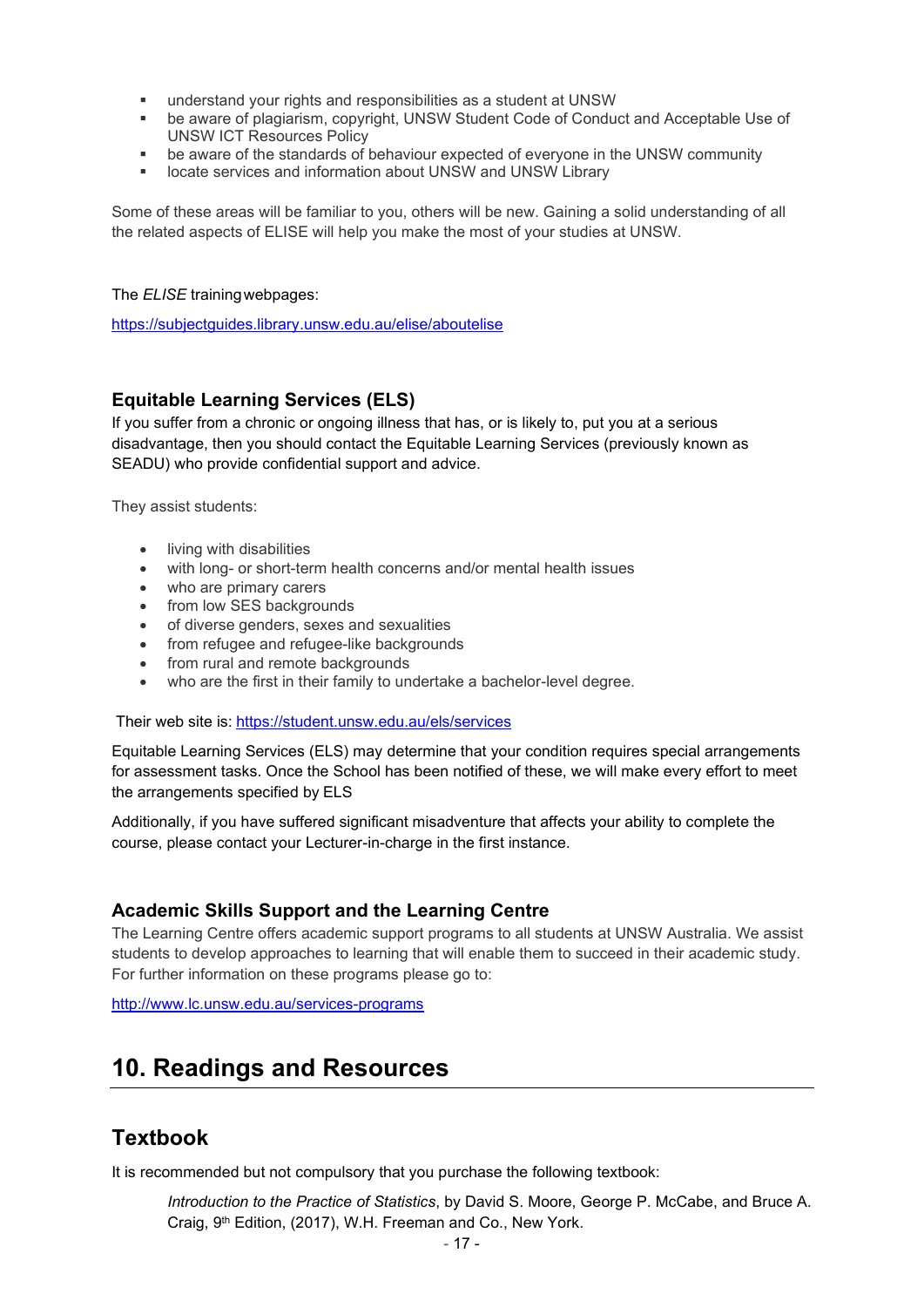Not only will this text be useful for this course, but it will be a handy book to have available on your shelf in later years!

MATH1041 is closely based on the above Moore *et al.* text, and students may want to refer to it. It can be purchased from the UNSW bookshop or used in the library in Special Reserve. Most tutorial exercises come from this text.

# <span id="page-17-0"></span>**11. Getting help outside tutorials**

#### <span id="page-17-1"></span>**Staff Consultations**

From week 2 there will be a roster which shows for each hour of the week a list of names of members of staff who are available to help students in the first-year mathematics courses, no appointment is necessary. This roster will be announced in the Moodle course page and linked to the folder in Moodle called "Help is available!" It is also provided in the link below. Your lecturers will have their consultation times announced on this roster.

<http://www.maths.unsw.edu.au/currentstudents/consultation-mathematics-staff>

#### <span id="page-17-2"></span>**Mathematics Drop-in Centre**

The Maths drop-in centre provides free one-on-one help to students with certain first- and second-year mathematics courses. All first-year MATH courses are supported but only selected tutors provide help with MATH1041.

The Maths drop-in centre is open daily. Its schedule will be available on the Schools website and Moodle page below by the end of week 1. Please note that no appointment is necessary, this is a drop-in arrangement to obtain one-on-one help from tutors.

<https://www.maths.unsw.edu.au/currentstudents/Mathematics-Drop-in-Centre>

## <span id="page-17-3"></span>**Lab Consultants**

For help with the R computing component of MATH1041, consultants will be available online as part of the Drop-in Centre or in the Red Centre lab RC-G012B when permitted.

For more details, visit website:

https:/[/www.maths.unsw.edu.au/currentstudents/maple-lab-consultants](http://www.maths.unsw.edu.au/currentstudents/maple-lab-consultants)

## <span id="page-17-4"></span>**Additional support for students**

- The Current Students Gateway: <https://student.unsw.edu.au/>
- Academic Skills and Support: <https://student.unsw.edu.au/academic-skills>
- Student Wellbeing, Health and Safety: <https://student.unsw.edu.au/wellbeing>
- Equitable Learning Services:<https://student.unsw.edu.au/els>(formerly Disability Services Unit)
- UNSW IT Service Centre: <https://www.it.unsw.edu.au/students/index.html>